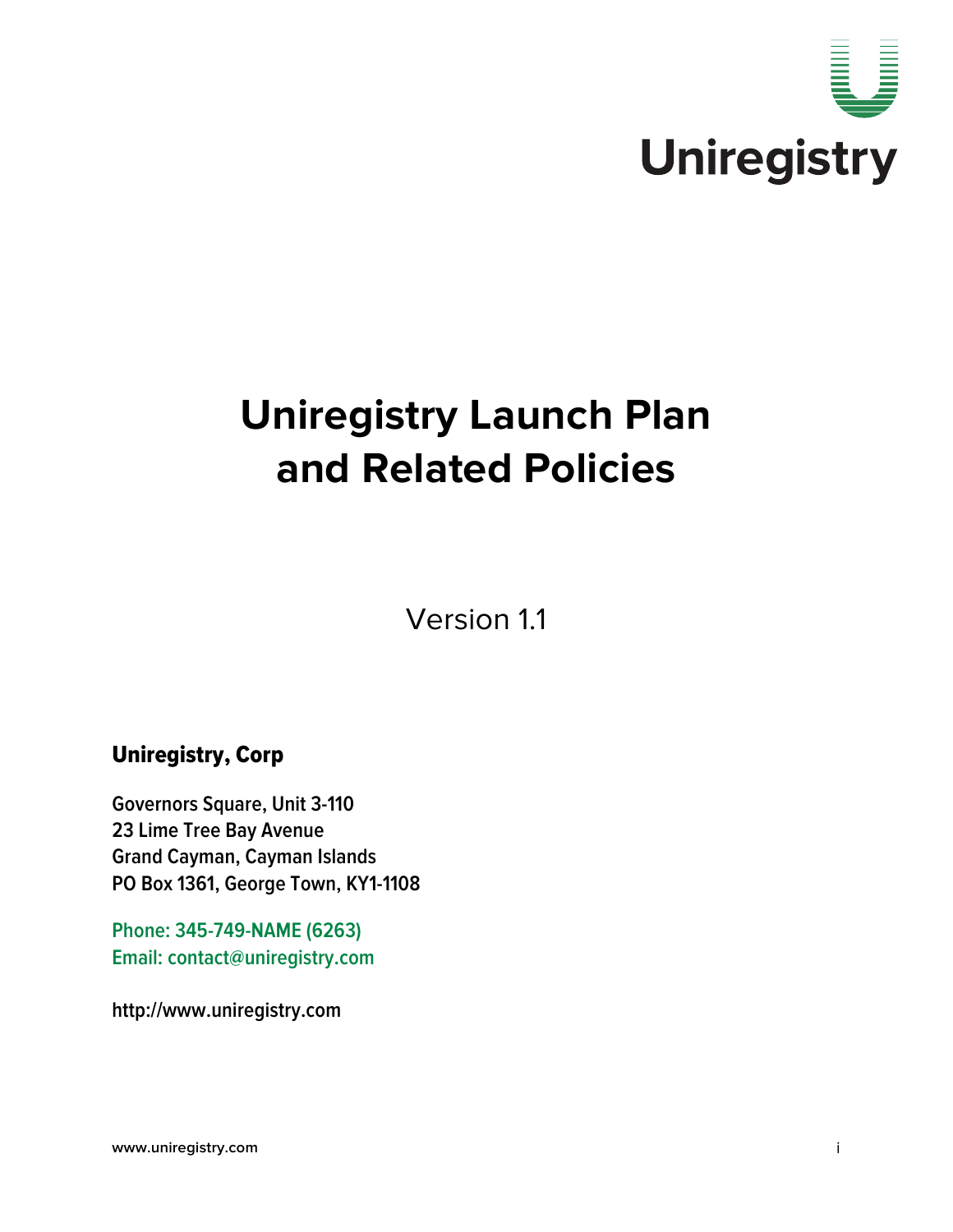| 1           |               |       |  |  |  |
|-------------|---------------|-------|--|--|--|
|             | 1.1           |       |  |  |  |
|             | 1.2           |       |  |  |  |
|             | 1.3           |       |  |  |  |
|             | 1.4           |       |  |  |  |
|             | 1.5           |       |  |  |  |
|             | 1.6           |       |  |  |  |
|             | 1.7           |       |  |  |  |
| $2^{\circ}$ |               |       |  |  |  |
|             | 2.1           |       |  |  |  |
|             | $2.2^{\circ}$ |       |  |  |  |
|             |               |       |  |  |  |
|             |               |       |  |  |  |
|             | 2.3           |       |  |  |  |
|             | 2.4           |       |  |  |  |
|             | 2.5           |       |  |  |  |
|             | 2.6           |       |  |  |  |
|             | 2.7           |       |  |  |  |
|             |               | 2.7.1 |  |  |  |
|             |               | 2.7.2 |  |  |  |
|             | 2.8           |       |  |  |  |
|             | 2.9           |       |  |  |  |
| 3           |               |       |  |  |  |
|             |               |       |  |  |  |
| 4           |               |       |  |  |  |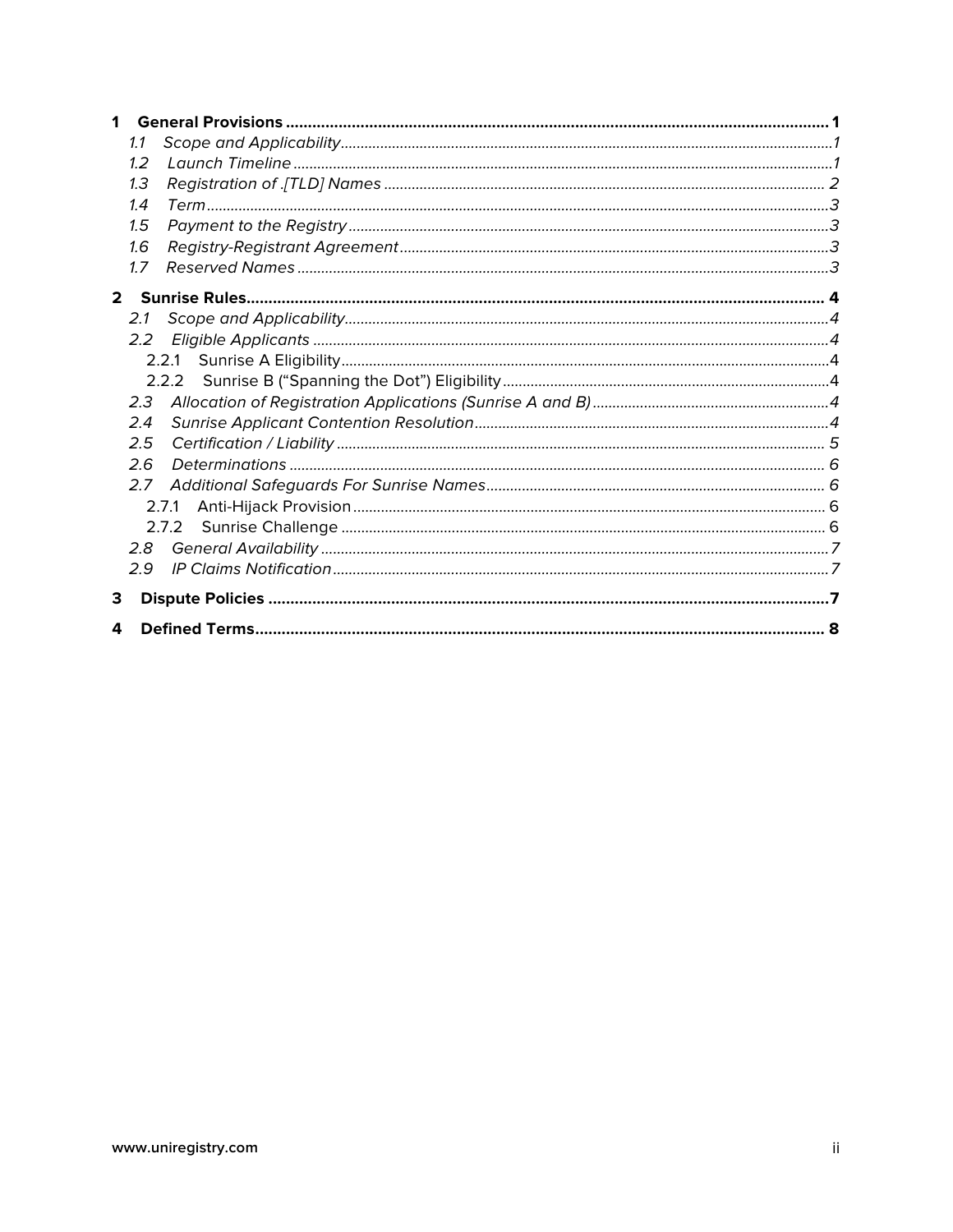# **1 General Provisions**

# **1.1 Scope and Applicability**

This document summarizes the processes, procedures, and rules applicable to launch-phase **Registration** of a name in the .[TLD] gTLD as of December 1, 2013.

Capitalized terms and phrases not defined in context are defined in Section 4.

## **1.2 Launch Timeline**

*The dates and periods listed below are subject to change.* 

All such changes will be posted on the Registry website at www.uniregistry.com (the "**Registry Website**").

| <b>Launch Phase</b>                                             | <b>Timeframe</b>                | <b>Description</b>                                                                                                                                                                                                                                                                                                                                                                                 |
|-----------------------------------------------------------------|---------------------------------|----------------------------------------------------------------------------------------------------------------------------------------------------------------------------------------------------------------------------------------------------------------------------------------------------------------------------------------------------------------------------------------------------|
| <b>Sunrise A Application</b>                                    | 60 Days                         | The pre-launch opportunity for trademark holders to submit<br>Registration Applications for .[TLD] names corresponding to<br>Trademark Clearinghouse (TMCH) entries. Proxy services may<br>not be used in connection with Sunrise A Registration<br>Applications.                                                                                                                                  |
| <b>Sunrise A Application</b><br>Contention<br><b>Resolution</b> | 15 Days                         | The period during which applied-for names during Sunrise A,<br>and not qualifying for Sunrise B eligibility are allocated, and<br>multiple requests for such names are resolved.                                                                                                                                                                                                                   |
| Sunrise B-<br>Dot-Spanning                                      | 60 Days                         | The pre-launch opportunity for Sunrise A applicants for whom<br>the terminal portion of the trademark string corresponds to<br>[TLD] may respond to invitations to register second-level names<br>in .[TLD] truncated prior to such terminal portion $-$ i.e. in which<br>the trademark "spans the dot". Proxy services may not be used<br>in connection with Sunrise B Registration Applications. |
| <b>Sunrise B Application</b><br>Contention<br><b>Resolution</b> | 15 Days                         | The period during which unique names requested during<br>Sunrise B are allocated, and multiple requests among Sunrise A<br>and Sunrise B applications are resolved.                                                                                                                                                                                                                                |
| General<br>Availability                                         | 75 Days after<br>Sunrise Launch | Following the opening of general registrations. Registrants may<br>apply on a first-come, first-served basis to register .[TLD] names.                                                                                                                                                                                                                                                             |
| <b>Premium Names</b>                                            | 85 Days after<br>Sunrise Launch | After the close of the Sunrise, the Registry may allocate<br>Premium Names, designated as Registry Reserved, from time to<br>time in its discretion via (i) request for proposal; (ii) auction;<br>and/or (iii) other reasonable mechanisms consistent with<br>relevant ICANN contracts and consensus policies.                                                                                    |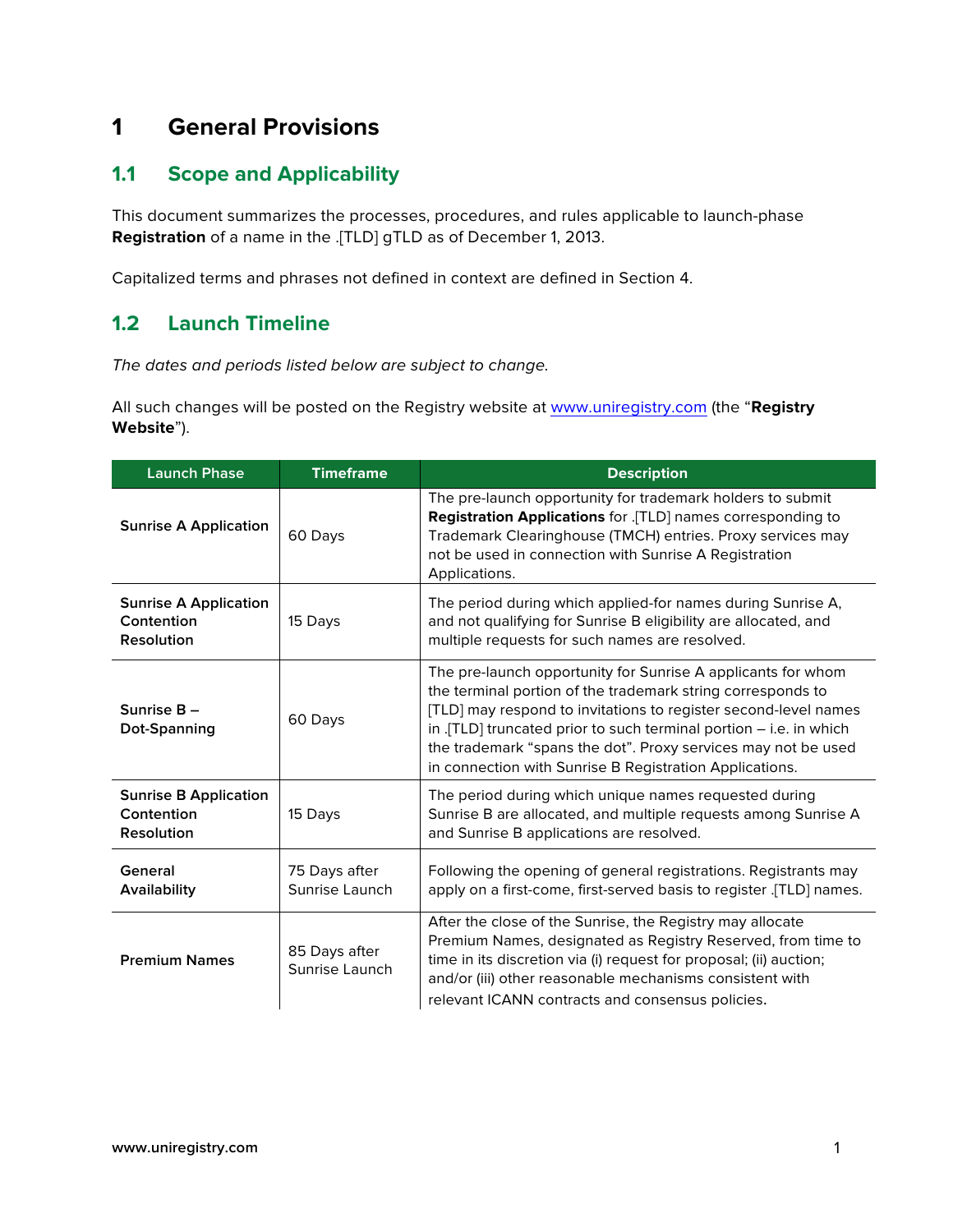# **1.3 Registration of .[TLD] Names**

Registration Applications for .[TLD] names may be submitted only by an **Accredited Registrar**.

The Registry will not accept a Registration Application for a .[TLD] name unless it meets the following technical and syntax requirements:

- a. The name must consist exclusively of the letters A-Z (case insensitive), the numbers 0-9, and hyphens;
- b. The name cannot begin or end with a hyphen;
- c. The name cannot contain labels with hyphens in the third and fourth character positions (e.g., "bq--1k2n4h4b" or "xn--ndk061n) unless the domain name is an IDN in which case the IDN EPP Extension must be passed containing the IDN-Table identifier and the corresponding name in Unicode (uname);
- d. The name cannot exceed 63 characters (excluding the TLD); and
- e. Until further notice, the name must contain at least 3 characters.

The Registry will not accept Sunrise Registration Applications from proxy services.

The Registry may reject a Registration Application, or may delete, revoke, suspend, cancel or transfer a Registration under the following criteria:

- a. To enforce **Registry Policies** and **ICANN Requirements**; each as amended from time to time;
- b. That is not accompanied by complete and accurate information as required by ICANN Requirements and/or Registry Policies or where required information is not updated and/or corrected as required by ICANN Requirements and/or Registry Policies;
- c. To protect the integrity and stability of the **Registry System**, its operations, and the .[TLD] TLD;
- d. To comply with any applicable law, regulation, holding, order, or decision issued by a court, administrative authority, or dispute resolution service provider with jurisdiction over the Registry;
- e. To establish, assert, or defend the legal rights of the Registry or a third party or to avoid any civil or criminal liability on the part of the Registry and/or its affiliates, subsidiaries, officers, directors, representatives, employees, contractors, and stockholders;
- f. To correct mistakes made by the Registry or any Accredited Registrar in connection with a registration; or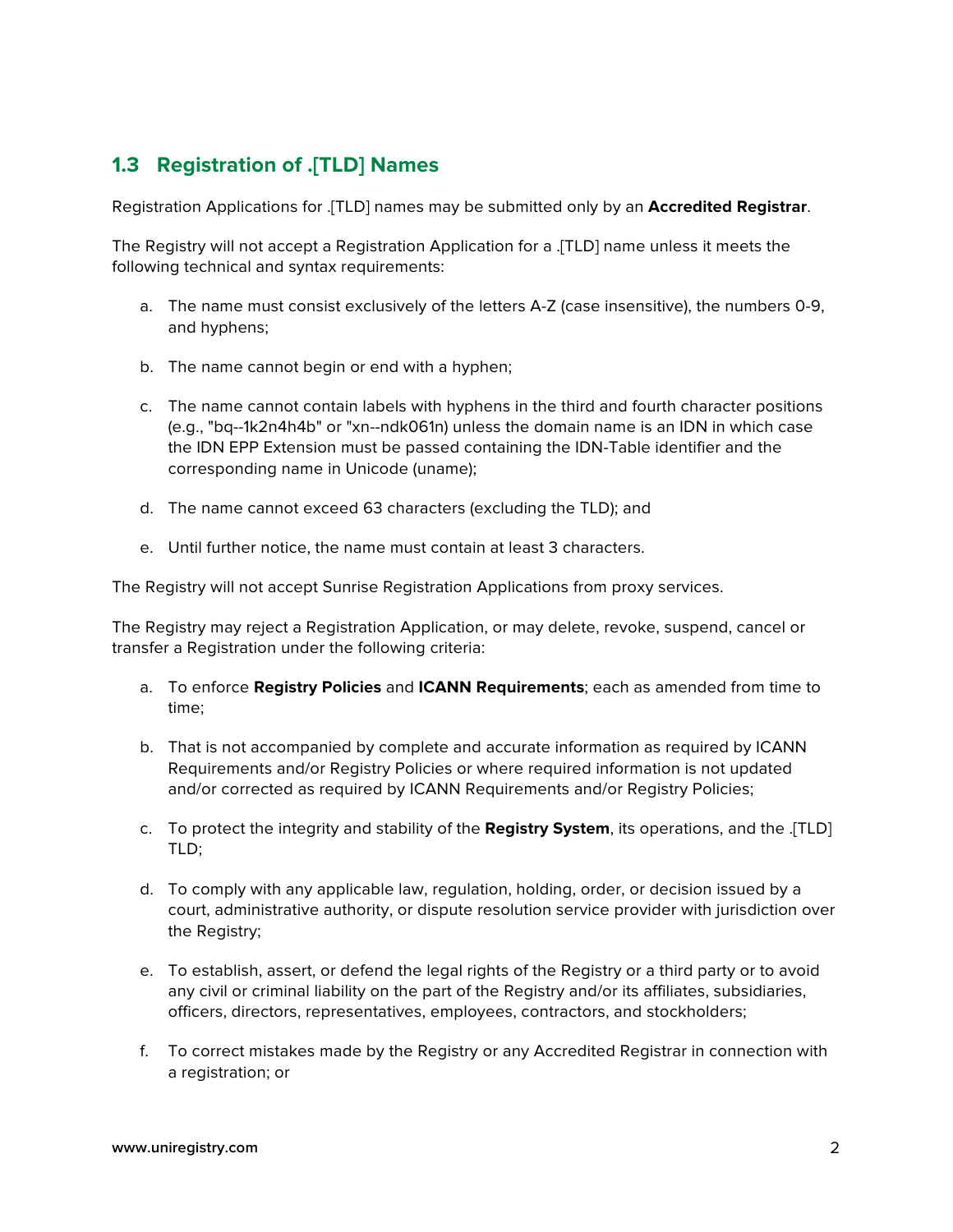g. As otherwise provided in the **Registry-Registrar Agreement** and/or the **Registry-Registrant Agreement**.

## **1.4 Term**

[TLD] names may be registered for a period of no less than one year and no more than ten (10) years, commencing on the date on which the Registry accepts the Registration Application submitted by the Accredited Registrar. All Registration Applications must specify the registration period (the "Term").

It is the obligation of the Accredited Registrar, and not the Registry, to notify a Registrant in advance of the termination or expiration (for any reason) of a Registration.

# **1.5 Payment to the Registry**

The Registry will perform automatic renewals upon expiration. Unless the name is explicitly deleted during the auto-renew grace period, the Registry will automatically charge the applicable Accredited Registrar account with the renewal amount. If the Registry does not receive payment within a specified amount of time, the Registry will halt the Registrar from any further registrations and consider revoking the Registrar's accreditation with the Registry. Breaches of Billing and Payment Terms by a Uniregistry-Accredited Registrar will be handled on a case-by-case basis.

[The Registry will not accept a Registration Application and will not renew a Registration at the end of the applicable Term unless it has received payment in full from the applicable Accredited Registrar. Names subject to a Registration Application, or names that result in a Registration will be released in accordance with Registry Policies and ICANN Requirements.]

# **1.6 Registry-Registrant Agreement**

Prior to submitting a Registration Application, the Accredited Registrar must secure the affirmative consent of the Applicant to the terms of the applicable Registry-Registrant Agreement.

# **1.7 Reserved Names**

The Registry has reserved certain names from registration in the .[TLD] TLD ("Registry Reserved Names"), including, without limitation, the names appearing on the list of ICANN reserved TLD names and as such list may be modified by ICANN from time to time. Additionally, the Registry has reserved certain names in accordance with the "Alternative Path To Delegation" provisions of Specification 6 of the Registry Agreement with ICANN.

Upon the conclusion of Sunrise A, The Registry reserves the right to reserve additional names as Registry Reserved Names at any time in its sole discretion, and to allocate such names in accordance with ICANN Requirements and Registry Policies. Registry Reserved Names will ordinarily not be posted.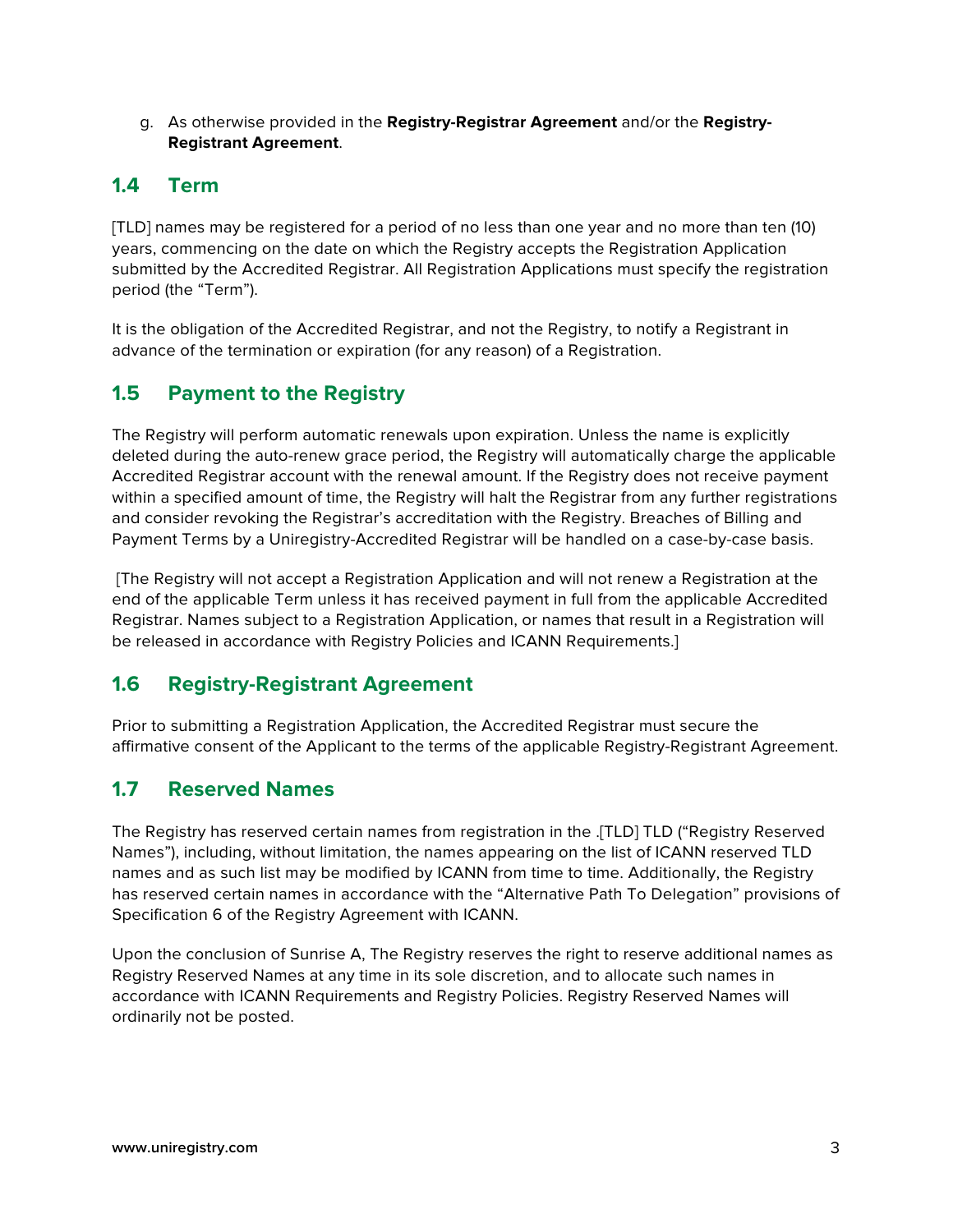# **2 Sunrise Rules**

# **2.1 Scope and Applicability**

These provisions describe the processes, procedures, and rules applicable to Sunrise A and Sunrise B as described in Section 1.2 above.

Sunrise applications may be submitted for **Available Names**, meaning .[TLD] names that have not been reserved, restricted, or otherwise allocated prior to commencement of the respective launch phase.

### **2.2 Eligible Applicants**

#### **2.2.1 Sunrise A Eligibility**

To be eligible to submit a Registration Application under Sunrise A, a Sunrise Applicant must be the registrant of a corresponding TMCH entry, and the domain name sought must correspond to the entire eligible text of the TMCH entry in accordance with the applicable TMCH requirements.

#### **2.2.2 Sunrise B ("Spanning the Dot") Eligibility**

To be eligible to submit a Registration Application under Sunrise B, an Applicant must:

- a. Have qualified and applied for a Sunrise A Registration under the terms thereof;
- b. The qualified Sunrise A second-level string must terminate in [TLD *(and plurals or conjugate forms where indicated in the TLD application)*]; and
- c. Timely respond to the Registry invitation to register a qualifying Sunrise B name.

Following the conclusion of Sunrise A, the Registry will directly contact qualifying Applicants to invite them to submit requests for the registration of Sunrise B names, unless such names are Registry Reserved names consisting of generic words or phrases.

# **2.3 Allocation of Registration Applications (Sunrise A and B)**

At the conclusion of Sunrise A and responses to invitation to register Sunrise B names, unique applications for Available Names will be allocated to Applicants who have submitted Registration Applications that meet the eligibility criteria described herein and in accordance with Registry Policies. If more than one Registration Application meets the eligibility requirements for the same Available Name, whether by Sunrise A or by Sunrise B, inclusively, the .[TLD] name will be allocated in accordance with the Auction Rules.

# **2.4 Sunrise Applicant Contention Resolution**

In the event that two or more Sunrise Applicants from Sunrise A and Sunrise B qualify for the same second-level domain name, the Registry will hold a single-bid blind auction to allocate the domain name. For names which do not qualify for Sunrise B, within five (5) days after the close of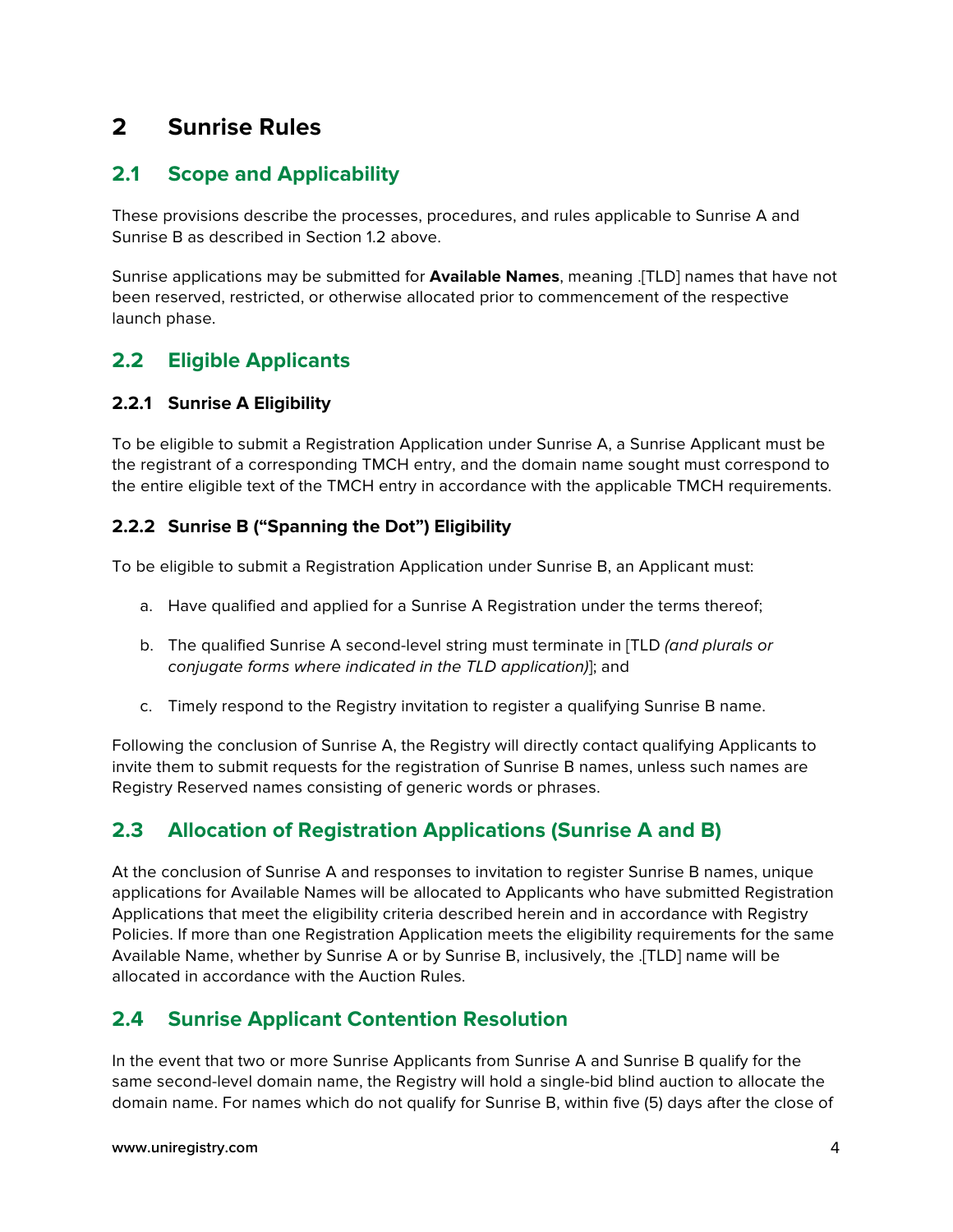the Sunrise A period, the Registry will contact each of the applicants for the same domain name and provide a secure URL at which they can submit a bid for the domain name on which they submitted a sunrise application. Each sunrise applicant will have five (5) days to respond. Bidders will not know the amount of the bids submitted by competing bidders. The high bidder will be allocated the domain name. In the event that two or more applicants submit bids of equal amounts that if submitted alone would be the high bid, the Registry will allow the high bidders to submit a second bid, in a similar manner and with a similar timeline. This process will be continued until only a single high bidder exists.

For names that qualify for Sunrise B, the auction process will commence within five (5) days after the deadline for responding to invitations to apply for Sunrise B names.

# **2.5 Certification / Liability**

All Registration Applications must be conditioned on the Applicant's certification, representation, and warranty that the request is compliant with the relevant Sunrise requirements.

By submitting a Registration Application, Applicants acknowledge, agree, and accept sole and direct liability for damages suffered by any third party injured as a consequence of a Registration Application and/or the Registration of a name in the .[TLD] TLD under this policy, and agree to indemnify and hold the Registry and its executives, officers, affiliates, agents, and contractors harmless for any claims, causes of action, damages, or injuries resulting from actions, omissions, or errors.

Applicants may be required by the Registry, in its reasonable discretion, to provide reasonable and sufficient surety of indemnification, and shall be liable for any costs or fees incurred by the Registry as a consequence of third party claims arising from the Applicant's Registration Application for and/or the Registration of a name in the .[TLD] TLD under this policy. Such liability shall extend without limitation to any injury claimed as a consequence of false statements made in the request and relied upon by the Registry in Registration of a name.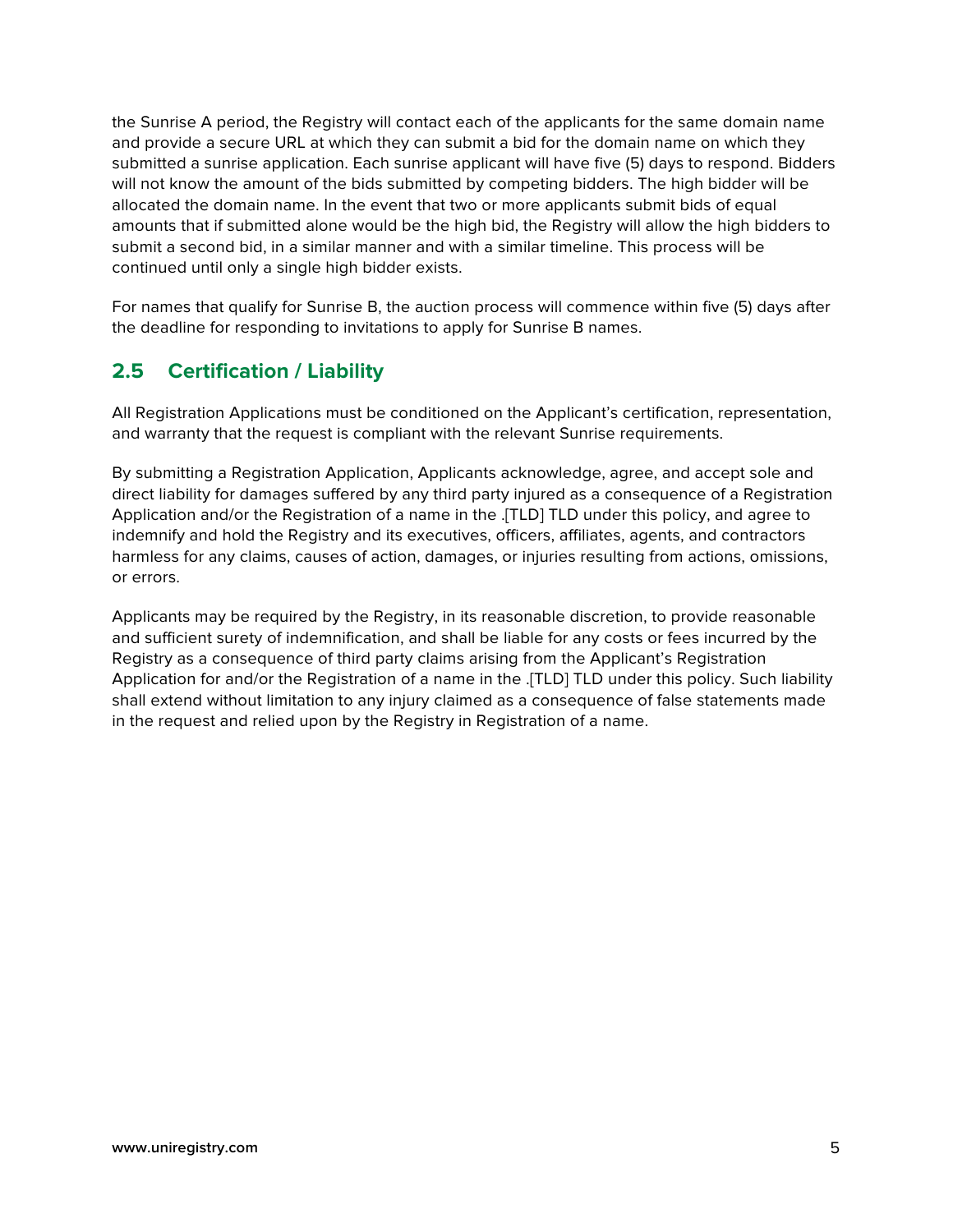# **2.6 Determinations**

The determinations of the Registry regarding any Registration Application shall be final and nonappealable; provided, however, that such determination will not affect rights Applicants may have under applicable law, ICANN policies, or Registry-provided dispute resolution procedures.

# **2.7 Additional Safeguards For Sunrise Names**

#### **2.7.1 Anti-Hijack Provision**

Sunrise A or B names shall be solely registered to the to the qualified Applicant, and shall be restricted from transfer to any other registrant, absent submission to the Registry of evidence of assignment, license or other authorized acquisition of rights in the underlying trade or service mark giving rise to Sunrise qualification.

#### **2.7.2 Sunrise Challenge**

Names registered in Sunrise A or B shall at all times remain subject to a Sunrise Challenge process under which a Sunrise registration shall be cancelled and subject to reservation by the Registry if:

- i. At time the challenged domain name was registered, the registrant did not hold a trademark registration of national effect (or regional effect); the trademark had not been court-validated or protected by statute or treaty; or the trademark was not properly subject to the "trademark +50" eligibility for TMCH entry;
- ii. The domain name is not identical to the mark on which the registrant based its Sunrise registration in accordance with applicable TMCH string matching rules;
- iii. The trademark registration on which the domain name registrant based its Sunrise registration did not issue on or before the effective date of the Registry Agreement and was not applied for on or before ICANN announced the applications received;
- iv. The trademark registration on which the domain name registrant based its Sunrise registration is not the subject of actual and substantial use in commerce in the issuing jurisdiction on which the TMCH entry is based, and has not been for a sufficient period to constitute abandonment thereof; or
- v. The domain name is otherwise a non-exclusive and generically applicable term, and is not used or reserved by the registrant in connection with the goods and/or services on which the subject trademark registration is based.

Additional detail is provided in the separate Sunrise Dispute Resolution Policy.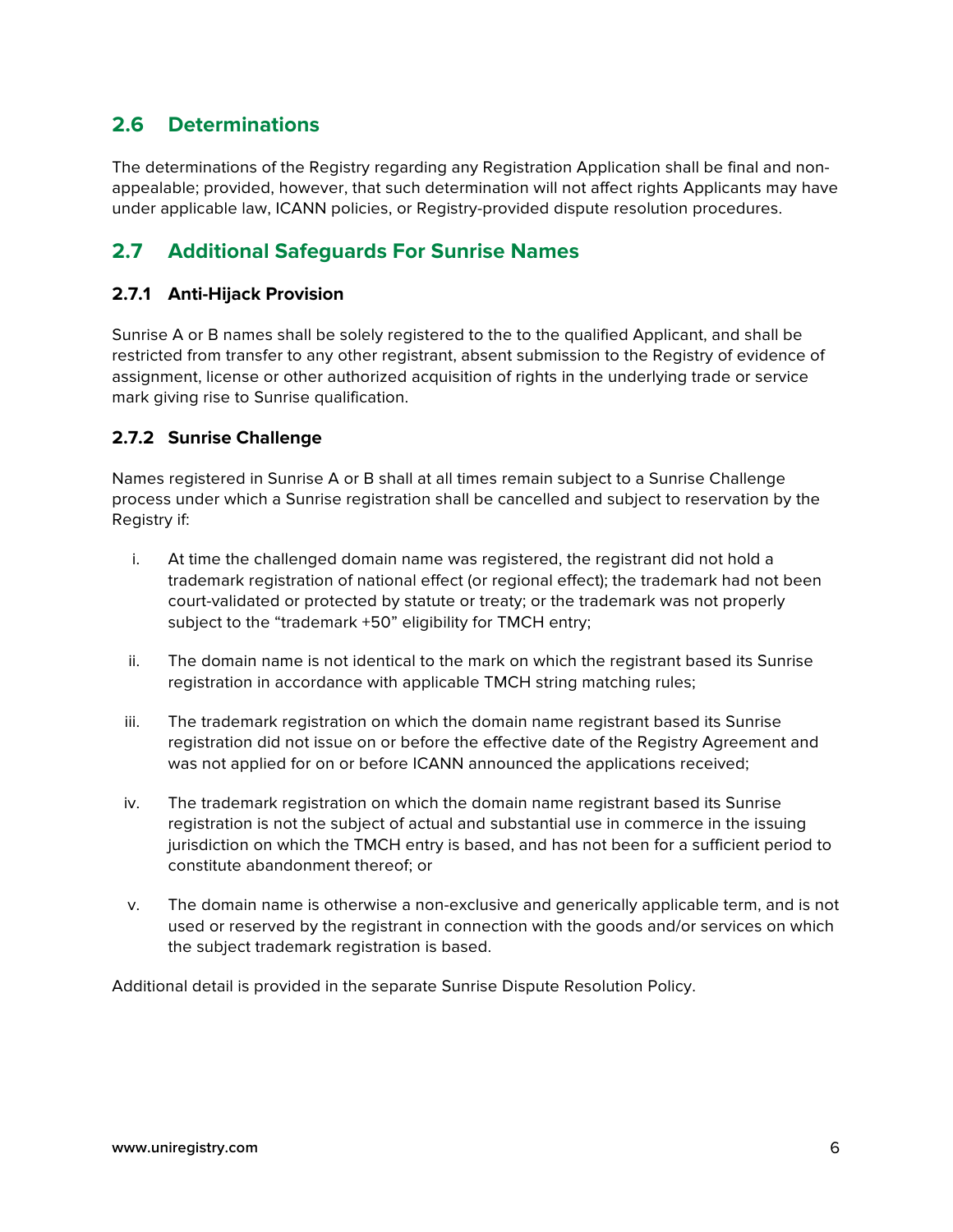# **2.8 General Availability**

Upon the commencement of General Availability, Available Names will be allocated via Accredited Registrars on a first-come, first-served basis subject to the Registry Policies and ICANN Requirements.

## **2.9 IP Claims Notification**

Uniregistry will send IP Claims notifications in accord with the ICANN and TMCH policies for a period of 90 days commencing from the General Availability launch date of each TLD. In the event an Applicant proceeds with a Registration Application, a notification is sent to the record holder of the TMCH entry. Such Applicant will further be deemed on notice of the intellectual property claims corresponding to the TMCH entry, and may not claim lack of notice with regard to such Applicant(s) in any subsequent dispute proceeding.

# **3 Dispute Policies**

All Registrants agree to participate in and abide by any determinations made as part the Registry's dispute resolution procedures, including the Uniform Domain Name Dispute Policy, Uniform Rapid Suspension Policy, Transfer Dispute Resolution Policy, and Sunrise Registration Challenge Policy.